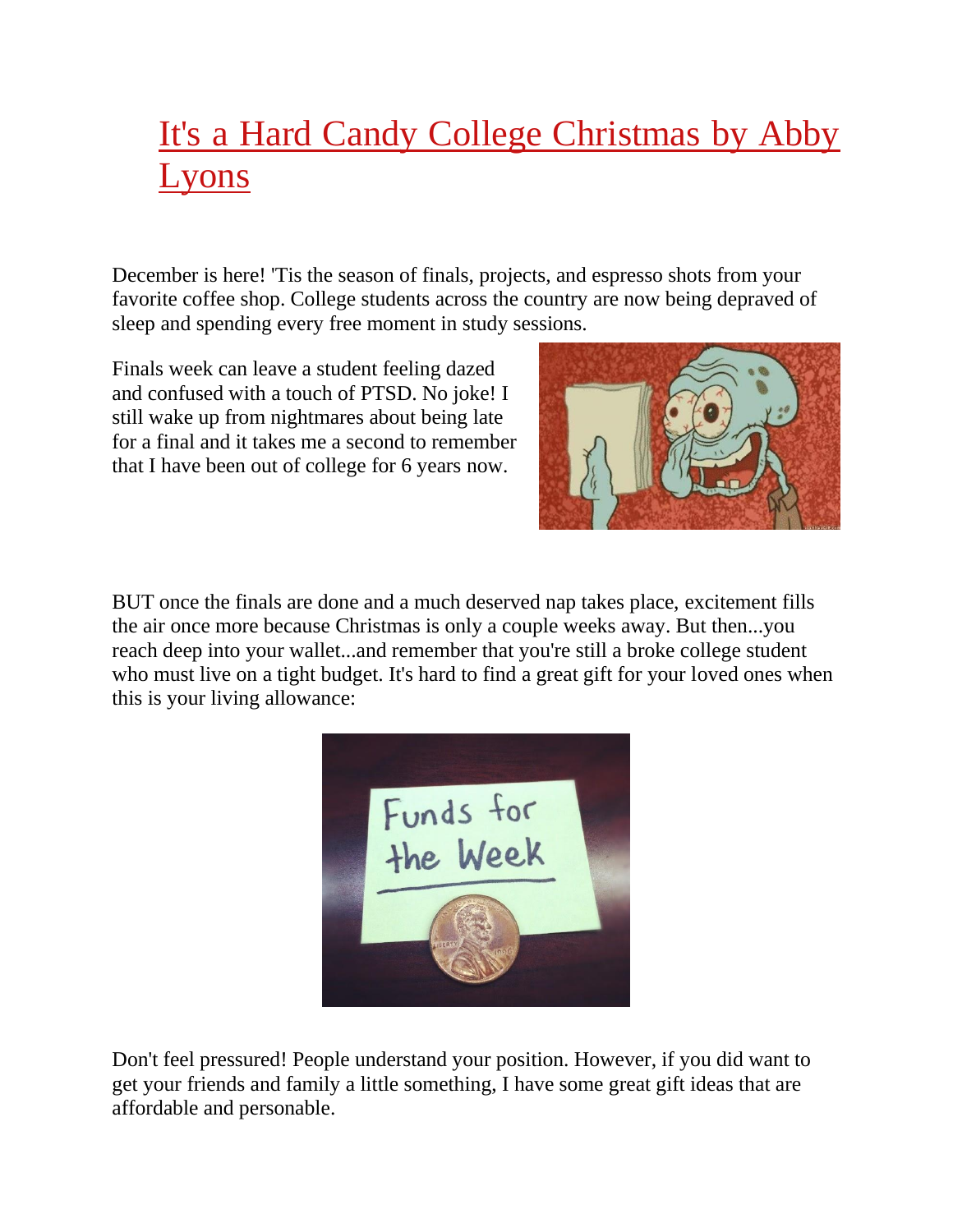**Bake them something!** Make a nice platter of Christmas cookies or go to a dollar store and put together a bag of candies. Who doesn't love getting sweets?! It's always nice to receive a gift that took time and effort to create. You will probably get brownie points for knowing someone's favorite food or candy!

**Gift cards!** Free food is the best kind of food. Get someone a gift card to one of their favorite fast food restaurants. It doesn't have to be much.

**Frame a picture!** Capturing moments in an image is one of my personal favorite gifts to give and receive. Print out a photo or send them to apps like Free Prints. You can buy a cheap frame in a dollar store. This is a cute and homey gift idea that will make them feel important and loved.

**Framed Scrabble tiles!** This is a simple and very personal gift. If you have an old Scrabble board game you can make a sweet message or personalize it with a name! (I am probably going to try this out for myself this year!)



**Movie night survival kit!** Pick out a cheap movie at FYE or one that is on sale in another store, buy a bag of popcorn

and/or candy, and wrap them together. This is a nice, personal way of giving a gift to someone that you can share a movie night with.

**Mini makeup kit!** Create a little bundle of cosmetics in a mason jar or goody bag. You can add nail polish, nail file, eyeliner, face masks, mascara, or anything else. This is a great way to give beauty products for cheap and make a nice little go-kit of necessities in the process. This could make a great personal spa day!

**Cocoa on the go!** If you're feeling a bit creative you can put hot chocolate mix and marshmallows in a mason jar or a coffee mug. You can throw a candy can in there for a bit of holiday cheer! It's simple, easy, and cheap. I know that it doesn't get any better for me on a snow day when I can sip on some hot chocolate.